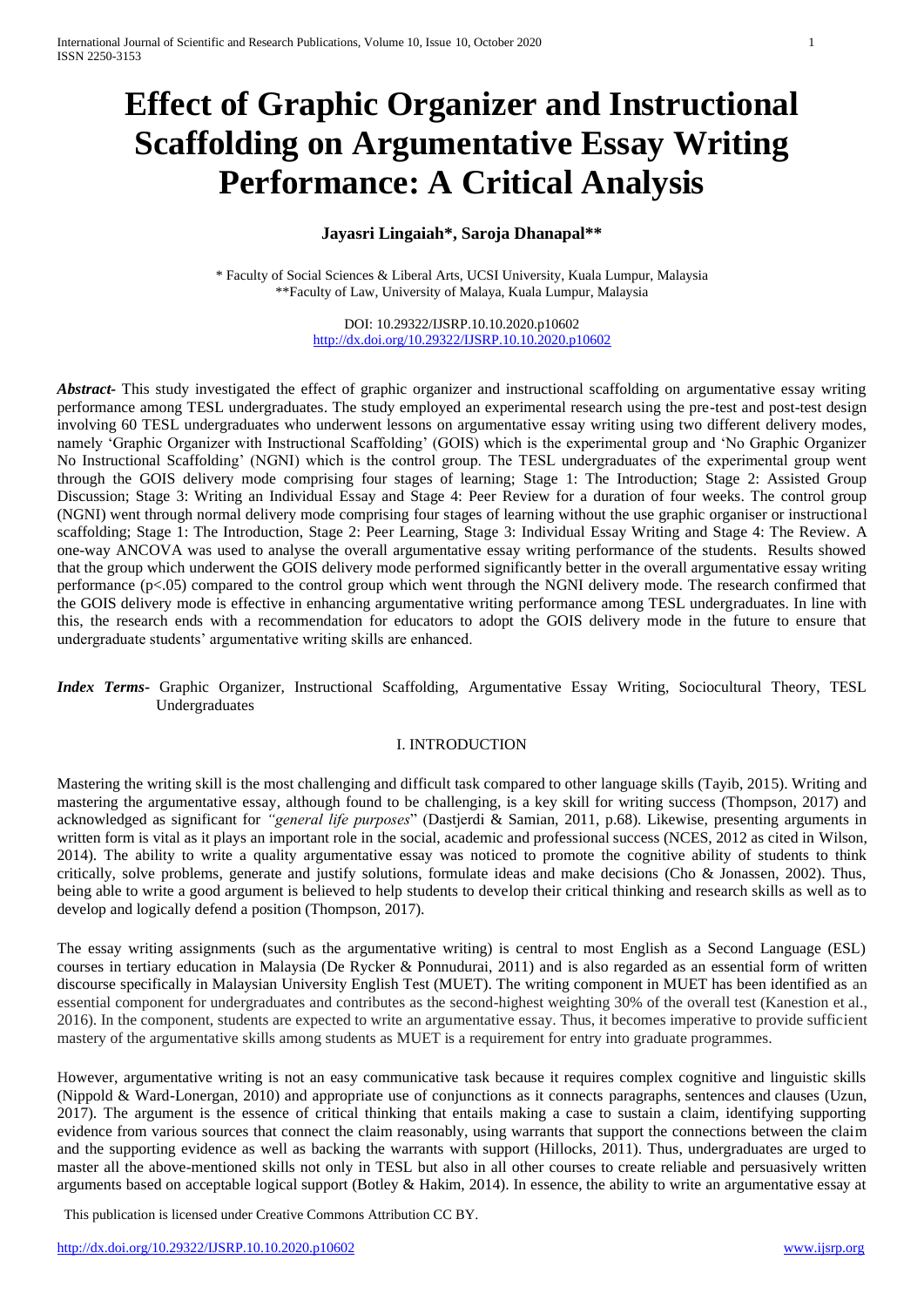the tertiary level does not only assist undergraduates to become critical thinkers but also reflective thinkers (Ponnudurai, 2011) who can convey personal opinions effectively (Ka-kan-Dee & Kaur, 2015).

Today, many young adults enter tertiary education without the skills needed to think critically and to construct cogent arguments (Kellogg & Whiteford, 2009). Previous studies have also discovered that ESL students at the tertiary level lack proficiency in writing argumentative essays (Spawa & Hassan, 2013). Based on a study conducted by Saadiah Darus (2009 as cited in Mohamed, 2016), Malaysian ESL students are weak in their writing proficiency and encounter many challenges using appropriate words and phrases to convey ideas even though they have been learning the English language for several years. Additionally, Bipinchandra et al. (2014) also discovered that students are not able to relate their ideas in writing as it focuses more on the product than the process of writing and they are not able to grasp the skills needed due to lack of time, especially during groupbased activities. On the other hand, Intaraprawat (2002 as cited in Saito, 2010) asserted that students' inability to compose effective argumentative essays may lie in the difficulties to take a position on controversial issues, provide reasons or supporting evidence to convince or accept their position.

According to Ponnudurai (2011), students at the tertiary level were found to be fluent in their spoken language but unfortunately, they were not able to make discernment, arguments, support or even make reflections in their argumentative writing due to insufficient content. Further, they were also found to have difficulties in using appropriate vocabulary in their writing. Along with this, students were also found to encounter problems using complex syntactic patterns, choosing suitable elements of arguments in composing argumentative essays or arguing and proposing a convincing thesis statement in their argumentative writing (Ka-kan-Dee & Kaur, 2015). Scholars had also noticed that students lack implicit knowledge about the argumentative conventional pattern, providing clear supporting evidence and refutation (Udomyamokkul, 2004 as cited in Saito, 2010) and have limitations in the use of conjunctions (Mohamed, 2016; Uzun, 2017; Muftah, 2014). As a result, argumentative writing appears as the most challenging type of writing (Ponnudurai, 2011).

One of the reasons for the challenges faced in the argumentative essay writing is the inappropriate teaching methods (Tayib, 2015) and the current instructions used by trainee teachers in argumentative writing which were found to be rather instructorcentred and exam-oriented (Bipinchandra et al., 2014). The lecture method which is employed during instruction in higher institutions has failed to provide appropriate support and scaffolding for the students to write (Hussin, 2008). The lecture method, according to Hussin (2008) requires not only good linguistic competence among educators but also advanced critical thinking skills such as presenting logical and convincing arguments, generating and justifying ideas and evaluating facts to form judgments. Thus, although the lecture method has been conceived as a valuable teaching approach for pedagogical reasons, it is acknowledged that there is a need for the particular method to be improved by incorporating more dialogic and interactive teaching and learning approaches (French & Kennedy, 2016). According to Zakrajsek (2018), the lecture method can impact negatively on students' learning as it is always linked to lecturer's ineffectiveness of delivering the lesson such as monotone deliveries, boring slide presentation and distributing notes that contain old information.

Further, Mann (2009) also claimed that the lecture method does not offer much room for interaction or active learning environment for students. Mann's findings were further collaborated by Kelly (2017) who affirmed that most college courses are lecture-based for it is and still known as the dominant time-tested instructional method. The lecture method is straightforward and the instructors are the sole source of information with complete control over the lesson. However, according to Kelly (2017), although the lecture method can be very engaging as many educational institutions offer faculty recorded lectures for students, yet, students may also find lectures boring as they are not able to ask questions, challenge each other's thinking, there is no grouping for differentiation and there is no opportunity for instructors to check for students' understanding. Briefly, the lecture method is dull and dreary, as evidenced by Berk's (2009, p.3) research that indicated *"about 50% of college students are unmotivated, disinterested and disengaged from classroom instruction".* 

Additionally, the way students experience learning (Abdul-Hafid Kamil, 2011; Lap & Truc, 2014), teachers' practice on teaching and delivering their writing instructions as well as failure to employ effective feedback mechanisms were found to be among the reasons that contribute to writing difficulties among students (Sahin, Bullock & Stables, 2002). Budimlic (2012) asserts that most instructors give feedback as a one-way practice to assess students' achievement, but the type of feedback in the form of dialogic interaction between student-teacher and student-student at the end of a lesson can be valuable for both parties in helping them to improve and refine their learning and teaching process. According to Vacca, Vacca and Mraz (2011), active engagement in social interaction among students enables them to shoulder their responsibility towards learning. However, Mercer (2008) and Harvey (2011) suggested for the use of exploratory talk among students through adult guidance helps students attain higher-order thinking, improve reasoning skills and become more sophisticated users of the language. But, Zulkurnain and Kaur (2014) pointed out that educators fail to create interactive learning experiences to improve the knowledge of undergraduates in English language (such as the argumentative writing) and this has resulted in poor language proficiency among those groups (Malaysia Today, 2005).

Moreover, various impressions of learning among students have been linked to educators' qualities such as teaching experiences, the field of expertise, the amount of knowledge, competencies, training and professional development (Kepol, 2017). According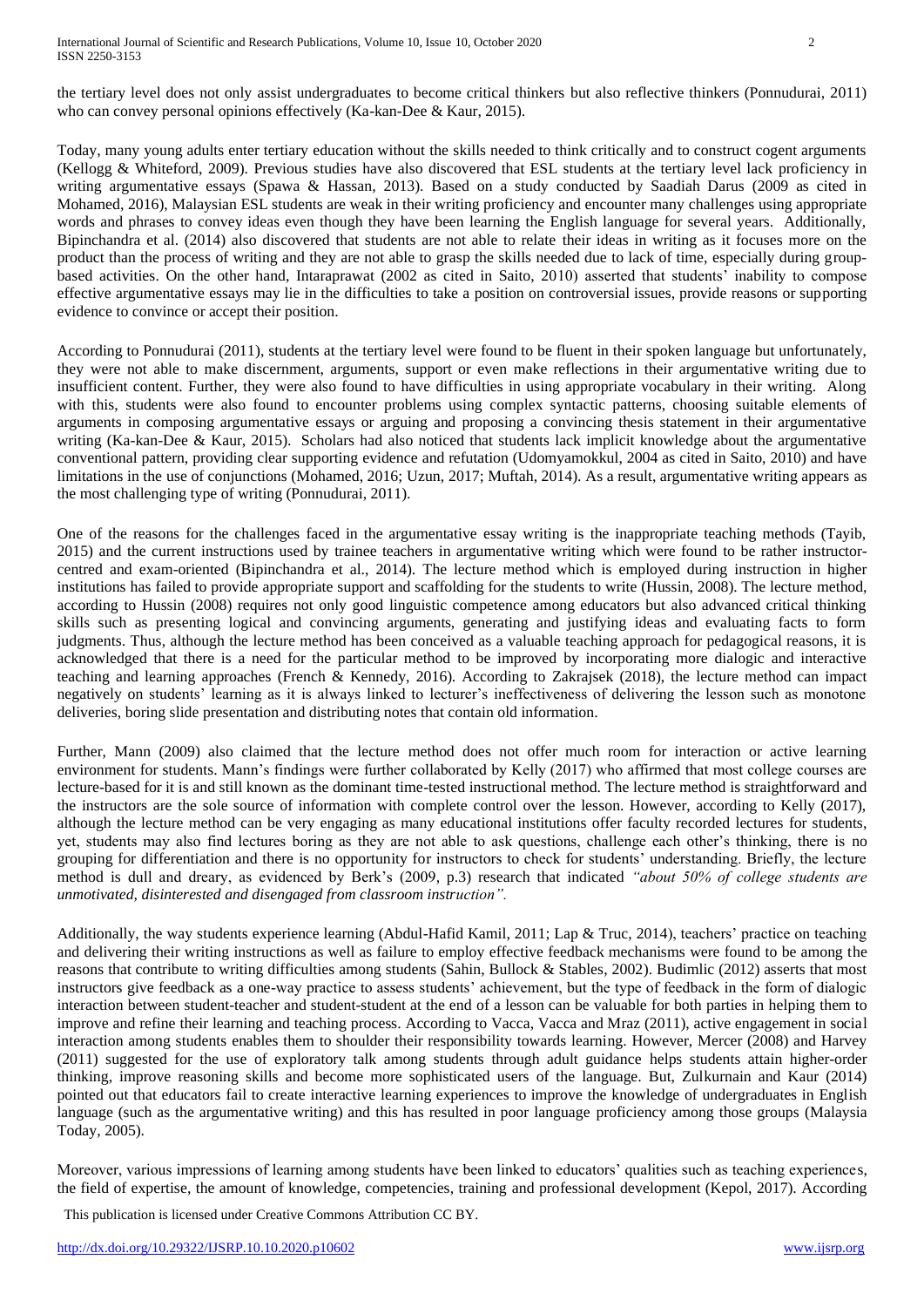to Chong and Teng (2018, p.103), besides all these qualities *"… a good lecturer should always be prepared to listen to students to diagnose their learning progression.*" But, Goh (2008) discovered that educators did not possess the necessary qualities and there is a lack of pedagogical knowledge. They were found to have problems in directing and supporting their students in comprehending concepts and assisting them to correlate their prior knowledge to new thoughts. Therefore, the problem *"had manifested itself in the absence of expertise in the subject matter, unimaginative teaching, inability to relate concept to real situation and the lack of useful and timely feedback"* (Goh, 2008, p.66). Additionally, Tucker and Strorage (2005) also pointed out that the educators' teaching quality not only has an effect on how much students learn but also has an effect on students' achievement.

Due to the writing proficiency and pedagogical limitations found in the teaching of writing among TESL undergraduates, there is a need to look for an alternative instructional method that can provide a more conducive and supportive learning environment where the teacher acts as a facilitator and can help their students to achieve their goals (Jumaat & Tasir, 2014). Additionally, students must have the opportunity to ask questions and provide feedback as well as get support from their peers and educators in learning new tasks. In order to achieve these, students must have interest in the learning material, educator and teaching methods as they are equally important factors for students' achievement and understanding in the subject area (Chukwuagu, 2016). Hawkins (2011) claimed that instructional scaffolding using graphic organizers is the key method that develops students' learning by offering a supportive environment and at the same time cultivate student independence.

Sharrock (2008) pointed out the importance of graphic organizer as an important scaffolding tool that aid students in visualizing connection to their prior knowledge and newly learned knowledge as well as guiding the stages of the writing process. According to Sharrock (2008), the graphic organizer "...depicts the relationships between facts, terms, and or ideas within a learning task" (p.3). Kohler (2009) asserts that the "graphic organizers can be constructed for exploring cause and effect, main idea and details, sequences, decision making, making predictions, and almost any other type of thinking and learning" (p.1). In line with these scholars, Dexter and Hughes (2011) claimed that the graphic organizers are able to improve factual recall of information and students' higher-order thinking skills. They contended that students who were offered the use of completed graphic organizers to write their essays have significantly more relational knowledge statements within their writing compared to those without the use of graphic organizers. Therefore, studies done using the graphic organizers were evident to be significant for students to learn within and beyond classrooms and aid students in their higher-order thinking skills and learning (Sharrock, 2008; Kohler, 2009; Bishop et al., 2015; Miller, 2011).

A wide range of studies has looked into the impact of instructional scaffolding using various strategies on students' writing. Among those studies were teacher prompting techniques in writing performance (Allenger, 2015); strategies-based instruction on learners' writing quality (Rahimi & Noroozisiam, 2013). Other related studies include direct instruction and strategy modelling on students' writing development (López, Torrance, Rijlaarsdam & Fidalgo, 2017), scaffolding based instruction in writing performance (Obeiah & Bataineh, 2015), scaffolded instruction to optimize learning (Larkin, 2002) and Toulmin Model of Argument on the problem-solving strategies (Wilson, 2014). Additionally, other scholars have also looked into the efficacy of graphic organizers and instructional scaffolding in writing in various contexts to promote integration of arguments and counterargument (Nussbaum & Schraw, 2007), summary writing (Fergus, 2009), genre-specific writing tasks (Hawkins, 2011), students' revision in the pre-writing stages (Lee, 2007) and teaching writing (Lancaster, 2011).

Therefore, based on previous studies, the present study aimed to discover the probable positive impact of "Graphic Organizer with Instructional Scaffolding" (GOIS) as a delivery mode on argumentative writing performance among TESL undergraduates. This study contributes to the Sociocultural theory (SCT) which focuses on the importance of social interaction and mediation in knowledge construction. Thus, in this study, the researchers have analysed the use of instructional scaffolding through social interaction and mediation. It includes an analysis of the role of the facilitator, peers and graphic organizers in the learning zone on the knowledge construction of argumentative writing of different groups using different delivery modes. This will enable educators to employ the SCT in the teaching and learning of argumentative academic writing to alleviate the problems experienced and encountered by TESL undergraduates which have been highlighted by past literature.

The outcomes of the present study provide more understanding of the use of graphic organizers and instructional scaffolding and will greatly contribute to the educators of TESL undergraduates to apply them in their teaching practices. Thus, the significance of this study can be ascertained from its contribution to research, practice and theory in the teaching of argumentative essay writing.

## II. MATERIALS AND METHODS

Two types of instruments were employed in this study. They were the argumentative essay graphic organizer and pre-test and post-test argumentative essays. The graphic organizer was inclusive of three main sections, that is, the 'Introduction' with a 'Body Paragraph' and a 'Conclusion.' The 'Body Paragraph' section inclusive of three reasons, each with supporting details and shreds of evidence followed by the counterargument and rebuttal claim sections. The pre-test and post-test argumentative essay writing booklets consisted of an argumentative essay topic and clear instruction about the tests.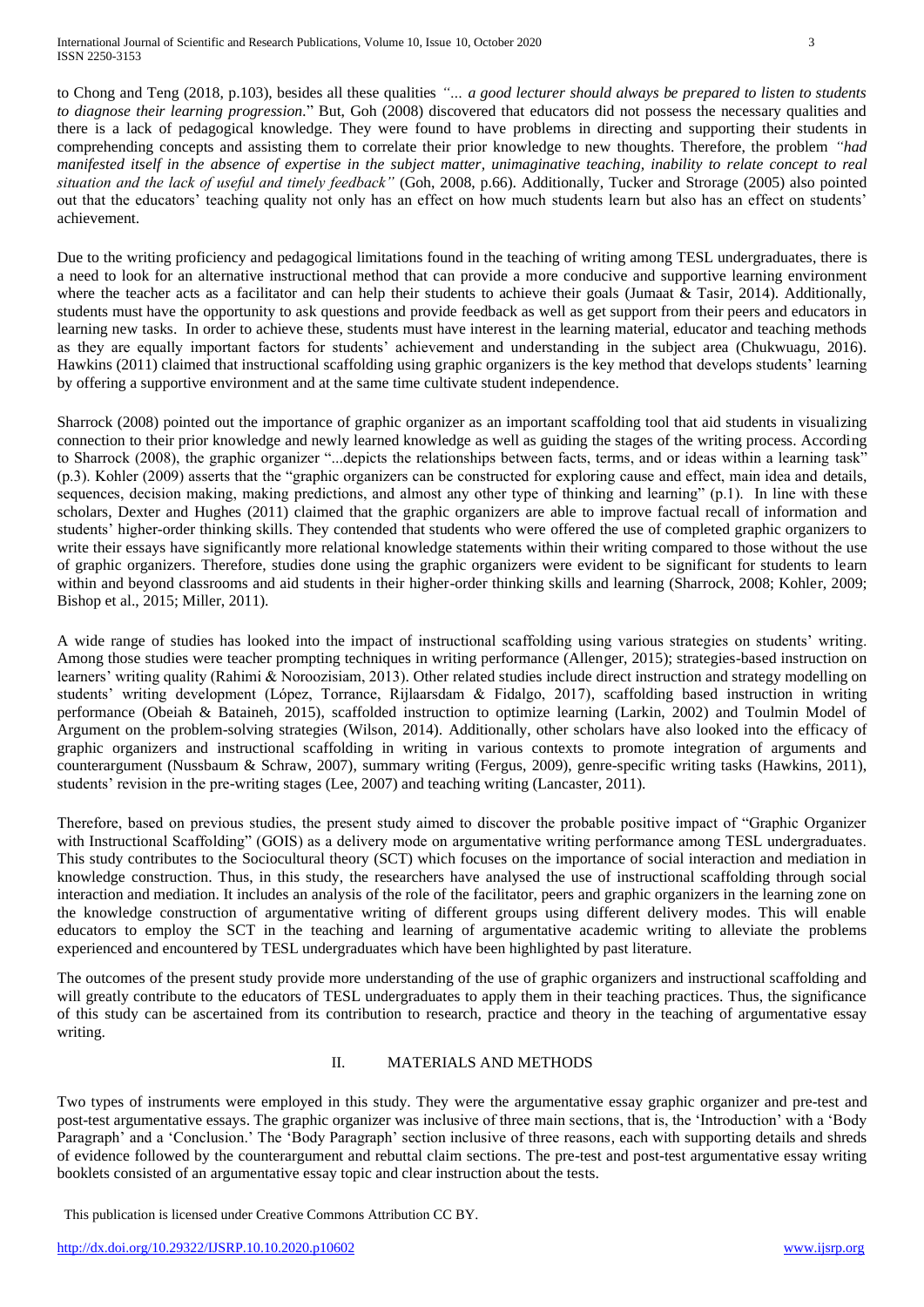An experimental research using a pre-test and post-test design was adopted to investigate the effect of graphic organizers on the overall argumentative essay writing performance. This design is suitable and appropriate for investigating the comparative effects of the GOIS and NGNI on the argumentative writing performance of the TESL undergraduates. This design includes a pre-test measure followed by intervention and a post-test. The TESL undergraduates identified for the study were two intact classes originally with 30 students  $(n=30)$ , one as the experimental group and another as the control group. The pre-test was implemented at the beginning of the research to evaluate prior knowledge of students' in argumentative essay writing. During the intervention period of four weeks, the experimental group went through four stages of learning using the graphic organizer as instructional scaffolding, Stage 1: The Introduction; Stage 2: Assisted Group Discussion; Stage 3: Writing an Individual Essay, and Stage 4: Peer Review. However, the control group went through lessons based on the lecture mode without the use of graphic organizers and instructional scaffolding. At the end of the intervention, a post-test was carried out to measure the argumentative essay writing performance. The main objective of the research is to identify the effect of graphic organizers and instructional scaffolding on the overall argumentative essay writing performance among TESL undergraduates. In line with this, the research question that guided the research is as follows:

Is there any significant difference in the overall argumentative essay writing performance between the GOIS and NGNI delivery modes?

A total of 60 students were identified and selected by the researchers, one as the experimental group (*n*=30) and another as the control group  $(n=30)$ . Cohen, Manion and Morisson (2007) recommended 30 students as the sample size to reach a general conclusion about the population as a whole. Students' consent forms were distributed and collected with the help of the TESL coordinator in the university college to show evidence of the student's voluntary participation in the study. The equivalence of the experimental (GOIS) and control (NGNI) groups was determined based on their semester writing test score results and they were found to be homogeneous.

A conceptual framework (Figure 1) was designed by the researchers and used to guide and keep the present research on track.



**Figure 1. Conceptual Framework of the Study**

The independent variables of this study are the delivery modes, which were operationalised in two conditions, that is, the GOIS and NGNI. The GOIS delivery mode function as the study intervention. The lecture method is included as a control condition, which is referred to as 'No Graphic Organizer No Instructional Scaffolding' (NGNI). The rationale for including the lecture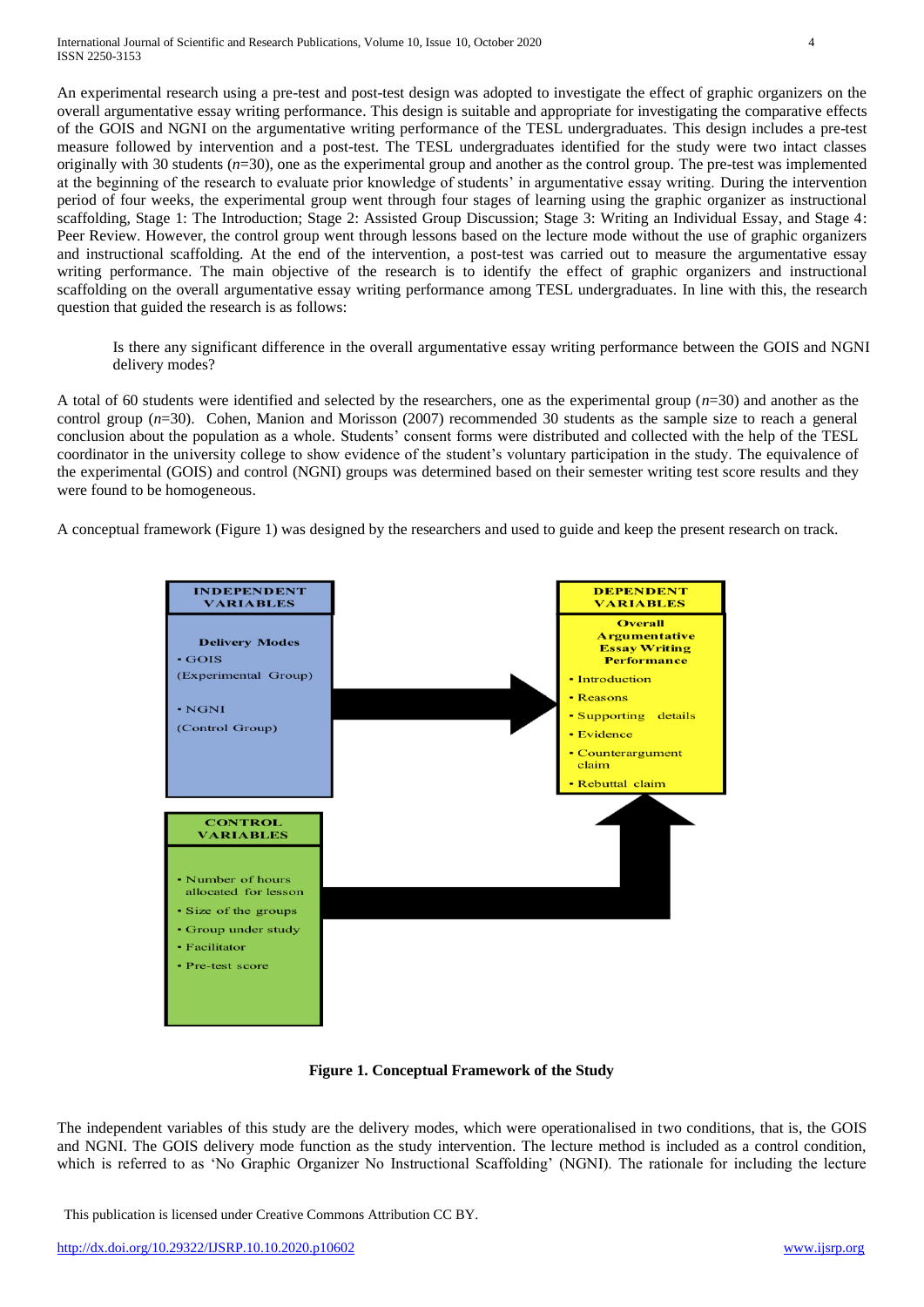method (NGNI delivery mode) as the control group is to enhance our understanding of the effectiveness of the present study intervention.

The dependent variable of this study is the overall argumentative essay writing performance and the constant or controlled variables of the study are the number of hours allocated for a lesson, the size and type of students involved in the study, the facilitator and lastly the pre-test score which acts as the covariate. The overall argumentative essay writing performance was measured as an overall construct and inclusive of seven categories, that is, the introduction, reason, supporting detail, evidence, counterargument claim, rebuttal claim, and conclusion. The introduction includes the first impression for the readers that describes the writer's point of view or claim and acts as a roadmap for the entire essay. The introduction is important as it grabs the readers' attention (Muniandy & Ram, 2011). Next, the body paragraph which includes the reason that states the support for the claim and normally answers the question 'why'. Normally an argumentative essay requires three reasons and they justify why the writer's position is better. The supporting details include additional information to make each of the presented reason stronger. Supporting details are crucial as they support the writer's point of view and make the argument convincing. The evidence also comes in a paragraph and provides facts, examples, statistics or data connected to the writer's reasons and claim to convince the readers. The counter-argument claim, on the other hand, presents possible arguments against the writer's claim while the rebuttal claim presents the writer's response to the counter-argument claim. Finally, the conclusion includes the last section of the essay that summarizes the arguments and supporting points which are important to update the readers on its purpose, importance and features (Muniandy & Ram, 2011).

The purpose of the pre-test and post-test in this study was to investigate the argumentative writing ability in terms of the overall argumentative essay writing performance of the two delivery modes, namely GOIS and NGNI. The pre-test was administered before the treatments but the post-test was administered after the treatments. The pre-test and post-test argumentative essay writing booklets consisted of an argumentative essay topic and clear instruction about the tests. In line with this, students were also required to fill in the following information; students' intake year, semester, course and date of the tests. The duration of time suggested for the pre-test and post-test was an hour. The number of words required for the test was 350 words as that was the word limit required in the TESL Diploma course. Besides, it is also suggested that for writing good essays, students need to practise the basic elements and it is best to practice in short and focused assignments (Yale University, 2016). The argumentative essay topics for the pre-test and post-test were varied and selected based on topics applicable to students' life. This is consistent with the "National Evaluation and Technical Assistance Center for the Education of Children and Youth Who Are Neglected, Delinquent or At-Risk" (NDTAC, 2006) which stated that administrators should not give the same questions to their students for the pre-test and post-test. The reason for this is to avoid students from producing invalid data as their improvement cannot be accredited to the skills they have developed if they are already familiar with the test questions. Thus, the improved performance cannot be attributed to improvement in skills but rather to their familiarity with the test.

The analytical scoring rubric used for scoring the argumentative essay writing performance was the 'Analytic Scoring Rubric for Argumentative Writing' (ASRAW) adapted from Stapleton and Wu (2015) which is based on Toulmin-like elements. This was further modified by the researchers to score the pre-test and post-test argumentative writing performance of the TESL undergraduates. Toulmin's model (1958) had been used by many scholars (Zainuddin, 2006; Qin & Karabacak, 2010). The validity of the 'Scoring Guide for Toulmin's Criteria for Argumentation' lies as a basis for argumentative writing assessment where evaluators make assessments "*…based on the clarity of the writer's problem statement and claim, the quality and quantity of data or reasons to support the claim, and the quality and quantity of warrants connecting data to the claim*" (Saito, 2010, p.31).

The ASRAW rubric (Stapleton & Wu, 2015) was constructed with the following scales; 0 and 5 for the 'claim' category, 0 to 10 for the 'counterargument claim/alternative points of view' and 'rebuttal claim', and 0, 10, 15, 20 and 25 for the 'data', 'counterargument data/supporting reasons for alternative point(s) of view' and 'rebuttal data' categories. In the present study, the ASRAW rubric was modified by the researchers with the following scales; 0 to 2 for 'introduction', 'counterargument claim', 'rebuttal claim' and 'conclusion' categories while 0 to 4 for the 'reason', 'supporting detail' and 'evidence' categories. The 'claim' category from the ASRAW rubric was changed to 'introduction' and the content was modified. Further, the 'reason', 'supporting detail' and 'evident' categories were added as a new category by the researchers by modifying the content from the category of 'counterargument data/supporting reasons for alternative point(s) of view'. The ASRAW rubric was modified by the researchers so that it can act as a clear structure for scoring the argumentative essay writing performance for the present study. The analytical scoring rubric that the researchers adapted is inclusive of seven divisions; introduction, reason, supporting detail, evidence, counterargument claim, rebuttal claim, and conclusion. The scores for the introduction (ranges from 0 to 2), reason, supporting detail and evidence (ranges from 0 to 4) and the counterargument claim, rebuttal claim and rebuttal claim (ranges from 0 to 2). The "*analytical scoring is useful in the classroom since the results can help teachers and students identify students' strengths and learning need"* (Jonsson & Svingby, 2007, p.132)

To ensure the reliability of the scoring criteria for the overall pre-test and post-test argumentative essay writing performance, a total of 8 argumentative essays from the two delivery modes were rated by the researcher with another inter-rater and an interrater correlation was done between the two. Holsti's coefficient of reliability (1990 as cited in Qian, 2010) was used to check the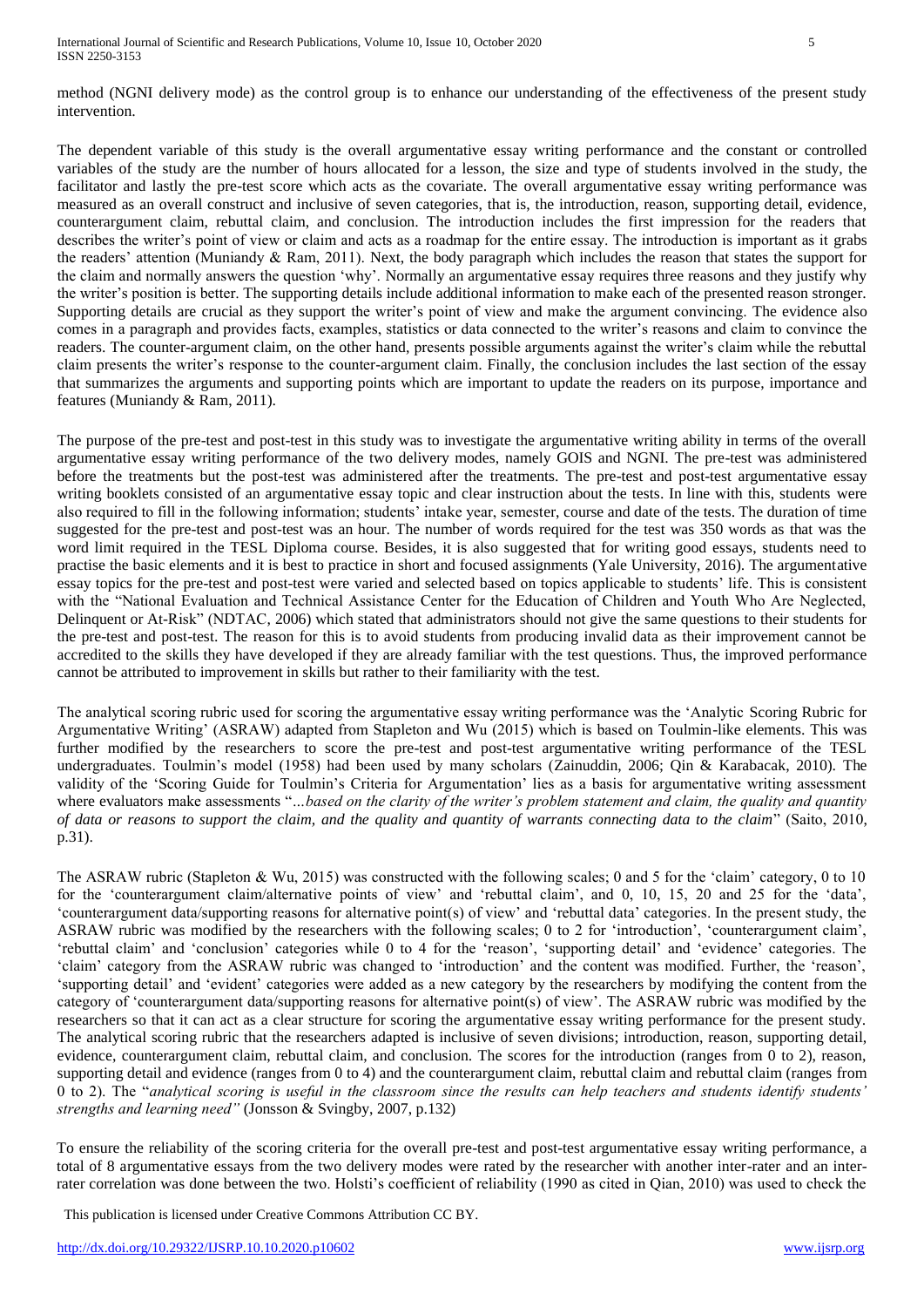inter-rater reliability for the overall argumentative essay writing performance. The result of the C.R. was above 0.75 which indicated excellent agreement from both raters and this is clearly illustrated in Table 1.

| <b>Pre-test</b> |                         |              |                      |              |                    |              |                      |
|-----------------|-------------------------|--------------|----------------------|--------------|--------------------|--------------|----------------------|
| Rater<br>(n1)   | Rater<br>⌒<br>↵<br>(n2) | Agree<br>(m) | C.R.<br>$(2m/n1+n2)$ | Rater<br>n1) | Rater<br>∼<br>(n2) | Agree<br>(m) | C.R.<br>$(2m/n1+n2)$ |
| 8               |                         |              | 0.75                 |              |                    |              | 0.88                 |

**Table 1. Inter-rater Reliability for the Overall Argumentative Essay Writing Performance (Pre-test/Post-test)**

Keys:  $m =$  number of coding decisions agree by two judges

 $n_1$  = number of coding decisions made by judge 1

 $n2$  = number of coding decisions made by judge 2

To ease the analysis, the 60 argumentative essays were grouped according to the two delivery modes. The experimental group with GOIS was tagged from GOIS01 to GOIS30 and the control group from NGNI01 to NGNI30.

#### III. RESULTS

It was hypothesized that there will not be any significant difference in the overall students' argumentative essay writing performance among the two groups. As indicated in the method section, to test this hypothesis, a pre-test and post-test argumentative essay was employed and measured for seven divisions: 'introduction,' 'reason,' 'supporting detail,' 'evidence,' 'counter-argument claim,' 'rebuttal claim,' and 'conclusion.' The scores for the 'introduction' (ranging from 0 to 2), 'reason,' 'supporting detail,' and ''evidence' (ranging from 0 to 4) and the 'counter-argument claim,' 'rebuttal claim,' and 'conclusion (ranging from 0 to 2) were used as the scale for measurement. The pre-test and post-test argumentative essays were marked to determine if the two delivery methods used for the TESL undergraduates had made any difference to their overall argumentative essay writing performance.

Analysis of the covariate (ANCOVA) was conducted to assess the effect of GOIS and NGNI delivery modes on the overall argumentative essay writing performance among TESL undergraduates after controlling the effect of pre-test of argumentative essay writing performance. The two assumptions of ANCOVA which are homogeneity of regression slopes F  $_{(1,58)} = 0.306$ , p=0.582,  $\eta$ 2 =0.005 (Table 2) as well as the homogeneity of variance F<sub>(1,58)</sub> = 1.292, 0.260 were assumed (Table 3).

| <b>Tests of Between-Subjects Effects</b> |                                   |    |                       |        |      |                                      |  |
|------------------------------------------|-----------------------------------|----|-----------------------|--------|------|--------------------------------------|--|
| <b>Source</b>                            | <b>Type III Sum</b><br>of Squares | df | Mean<br><b>Square</b> | F      | Sig. | <b>Partial Eta</b><br><b>Squared</b> |  |
| Corrected<br>Model                       | 3685.404 <sup>a</sup>             | 3  | 1228.468              | 11.748 | .000 | .386                                 |  |
| Intercept                                | 3530.198                          |    | 3530.198              | 33.760 | .000 | .376                                 |  |
| Group                                    | 267.054                           |    | 267.054               | 2.554  | .116 | .044                                 |  |
| Pre-test                                 | 336.918                           |    | 336.918               | 3.222  | .078 | .054                                 |  |
| Group * Pre-<br>test                     | 32.046                            |    | 32.046                | .306   | .582 | .005                                 |  |
| Error                                    | 5855.846                          | 56 | 104.569               |        |      |                                      |  |
| Total                                    | 186125.000                        | 60 |                       |        |      |                                      |  |
| Corrected Total                          | 9541.250                          | 59 |                       |        |      |                                      |  |

|  |  | Table 2. Homogeneity Test of Regression Slopes for Overall Argumentative Essay Writing Performance |  |
|--|--|----------------------------------------------------------------------------------------------------|--|
|  |  |                                                                                                    |  |
|  |  |                                                                                                    |  |
|  |  |                                                                                                    |  |

Note: Dependent Variable: Overall Argumentative Essay Writing Performance (Post-test) a. R Squared = .386 (Adjusted R Squared = .353)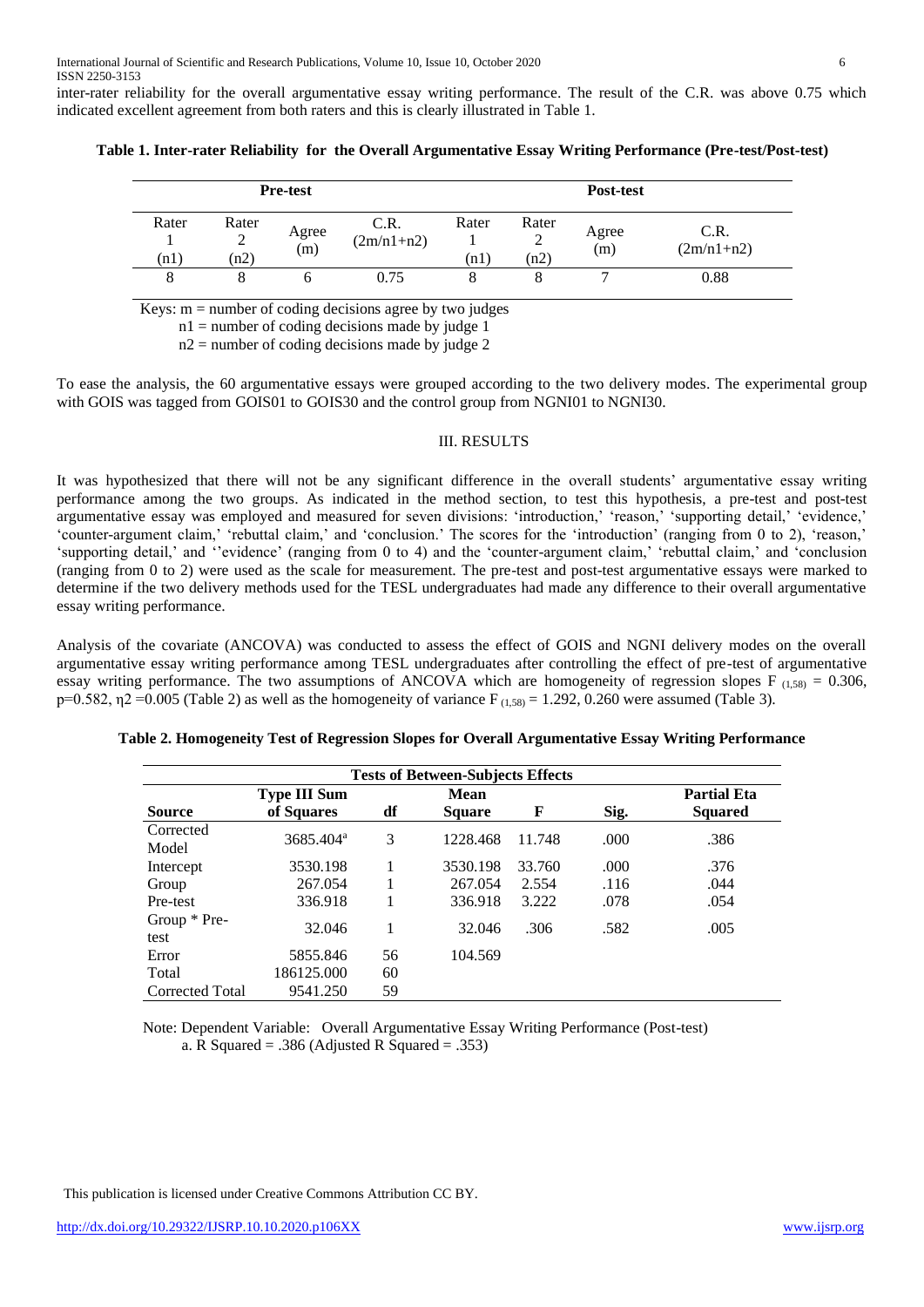| Table 3. Homogeneity Test of Variances for the Overall Argumentative Essay Writing Performance |  |  |  |
|------------------------------------------------------------------------------------------------|--|--|--|

|                 | 104 | 3.OG | ້ |
|-----------------|-----|------|---|
| $20^\circ$<br>. |     |      |   |

Note: \*Dependent Variable: Argumentative Essay Writing Performance (Post-test)

 \*Tests the null hypothesis that the error variance of the dependent variable is equal across groups

a. Design: Intercept + Pre-test + Group

The result in Table 4 indicates that there is a significant difference in the overall argumentative essay writing performance between GOIS group (Mean=61.75, SD=1.870) and the NGNI group (Mean =  $46.867$ , SD=1.869) at p<0.05.

# **Table 4. Effect of Graphic Organizers and Instructional Scaffolding on the Overall Argumentative Essay Writing Performance among TESL Undergraduates**

| <b>Delivery Modes</b> |             | $Mean \pm SD$      | <b>Adjusted Mean</b>   | <b>Mean difference</b> | <b>P-value</b>  |
|-----------------------|-------------|--------------------|------------------------|------------------------|-----------------|
|                       |             |                    |                        | $(95\% \text{ CI})$    |                 |
| <b>GOIS</b>           |             | $61.67 \pm 8.938$  | $61.75^{\circ}$ ±1.870 | Re                     | Re              |
| <b>NGNI</b>           |             | $46.83 \pm 11.633$ | $46.67^{\rm a}$ ±1.869 | 15.009 (8.577-21.442)  | ${<}0.001^{b*}$ |
|                       | $\mathbf F$ | 32.96              |                        |                        |                 |
| <b>ANCOVA</b>         | df          | 1.57               |                        |                        |                 |
|                       | p           | $< 0.001*$         |                        |                        |                 |

Note: \* Re = (Reference group for comparison)

SEM= Standard error of the mean

a. Adjusted Mean

\*b. Adjusted P value for multiple comparisons, Bonferroni p<0.05

As noted in Table 3, the GOIS delivery mode was effective compared to the NGNI delivery mode in improving the overall argumentative essay writing performance among TESL undergraduates. As a result, this study rejects the null hypothesis and accepts the alternative hypothesis and concludes that there is a significant difference in the overall argumentative essay writing performance between the groups. Therefore, through systematic instructional scaffolding based on Ellis and Lantolf (2000) and learning environment involving interaction between facilitator and students was effective in improving the overall argumentative essay writing performance. Additionally, with facilitative tools such as the graphic organizers and strong mediation skills and guidance provided by the facilitator, a higher level of success in the argumentative essay writing performance had been achieved especially in the GOIS condition.

In this study, performance in the overall argumentative essay writing performance among the delivery modes, namely, GOIS and NGNI were analysed using the one-way ANCOVA followed by the Bonferroni's *post hoc* test. The results conclude that the overall argumentative essay writing performance was better when the GOIS delivery mode was adopted (61.75±1.870) compared to the NGNI delivery mode  $(46.67\pm1.869)$  (p<0.001). As a whole, the GOIS delivery mode was better compared to the NGNI delivery mode in the overall argumentative essay writing performance of the groups.

The results of the present study implicate that there is a significant difference observed in the overall argumentative essay writing performance between the two groups. The GOIS group has outperformed the NGNI group. The positive effect of graphic organizers and instructional scaffolding on argumentative essay writing performance as evidenced in this study is in line with findings of previous studies (Sharrock, 2008; Lee & Tan, 2010; Delrose, 2011; Hawkins, 2011; Huggins & Edwards, 2011; Qin, 2013; Bishop et al., 2015; Meera & Aiswarya, 2014; Obeiah & Bataineh, 2015; Tayib, 2015; Mahmudah, 2016).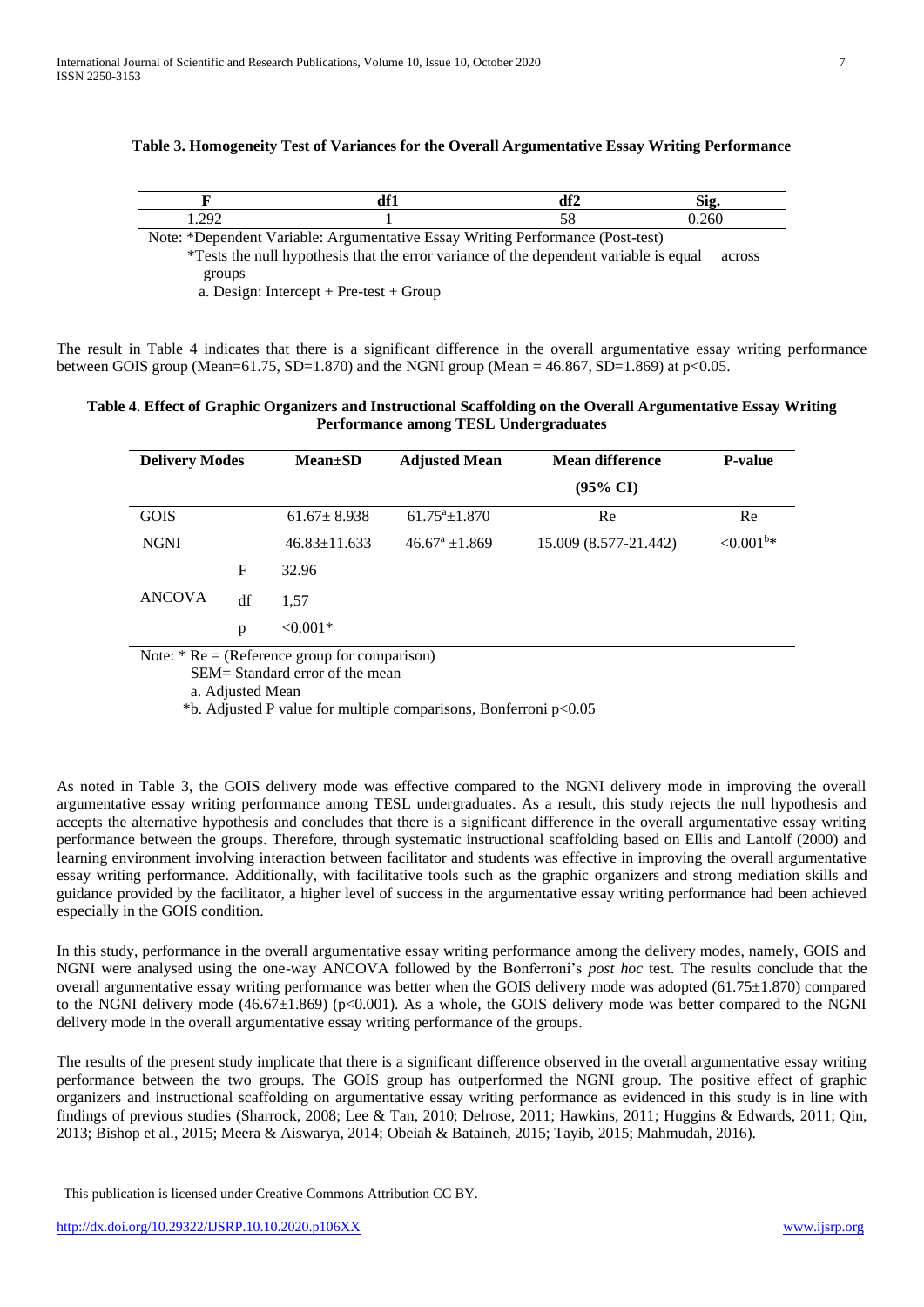## IV. DISCUSSION AND CONCLUSION

In review, the researchers believe the GOIS delivery mode had enabled the students in the experimental group to perform exceptionally well in the overall argumentative essay writing performance compared to their counterparts in the NGNI group. The GOIS delivery mode had enabled students to experience learning through the following mediation; facilitator and peers as human mediators and graphic organizers and language as symbolic tools. As proven in previous research, the findings of the present study showed that the facilitator in the GOIS group played an important role as a mediator in giving appropriate support so that the students could move towards independent learning (Obeiah & Bataineh, 2015) and this could have helped the students to increase their skill and development (Ahmed, 2017) in their argumentative writing performance. This is also consistent with Vygotsky (1978) who asserted that a more experienced person can provide the students with scaffolding to support their evolving understanding of knowledge domains or development of complex skills. This was evident from students learning experiences which revealed that the GOIS group had experienced a supportive learning environment with the presence of the facilitator.

In the GOIS group, the facilitator's role was to offer students with explicit instruction and guidance using the graphic organizer that is tailored to their needs and as a result, enabled them to construct quality essays. This was consistent with the assertion made by a few scholars such as Lantolf and Thorne (2006) as well as Yang and Wilson (2006) that in a social environment, the help of peers and skilled educators are vital in learning. Additionally, a previous study had also revealed that ESL students who received scaffolded instruction from their facilitators were found to have outperformed in their academic writing performance compared to those without scaffolded instruction (Baradaran & Sarfarazi, 2011).

The GOIS group was also found to interact actively by exchanging and sharing their ideas using the graphic organizers with their peers during group work activities and as a result, they were able to exchange and share their ideas. This is consistent with the sociocultural theory which is closely interlaced with collaboration in a real setting that allows students to view and come out with a conclusion through sharing ideas with their peers in the group (Majid & Stapa, 2017). According to Shabani (2016), framing social interaction activities clearly and purposefully can lead to students' development. Therefore, the interaction process experienced by the GOIS group could have been the reason why the GOIS group has outperformed their counterparts in the overall argumentative essay writing performance.

Additionally, other possible reasons for students in the GOIS group to outperformed students in NGNI group can be interconnected to the teaching approach employed by the facilitator. The GOIS group has adapted a simple step-by-step instructional scaffolding approach from Ellis and Larkin (2000) which is inclusive of four learning stages using various approaches. This is in line with the view of Obeiah and Bataineh (2015) who stressed that a step-by-step approach and the amount of help provided by the facilitator in various stages can help students to become independent learners. In the GOIS condition, the facilitator employed the modelling and questioning approach at the beginning stage of the lesson to guide the students using the argumentative graphic organizer to write the argumentative essay. Therefore, the modelling and questioning approach could have helped students to stay active, focused and concentrate on their learning throughout the lesson and thus, aided the students to accomplish their argumentative tasks from the actual to potential level through interaction (Shi, 2017). The findings of this study are also congruent with the findings of López et al. (2017) that modelling significantly improves writing skill although employed for a short duration. According to Spectrum Newsletter (2008), if appropriate modelling according to students' needs, interest and abilities fail to meet the expectations, scaffolds will not help. However, this did not happen to the GOIS group. In line with this, students in the GOIS delivery mode were also instructed to work in small groups with the presence of a facilitator as evident in this study who provided guidance and help for students to work collaboratively in accomplishing the learning task. At the same time, during these collaborations, students could have shared their ideas, renegotiated their opinions and concluded as evident in this study from students' dialogue.

Furthermore, students went through various activities throughout their learning sessions, for instance, reading articles related to argumentative topics and completing the graphic organizers, drawing an argumentative essay graphic organizer and finally writing an individual essay. Thus, the facilitator could have applied his expertise in leading the learning process while students went through various activities and these could have transformed their interpersonal activities into inter-psychological activities gradually (Shi, 2017). Moreover, the role of students who are committed to contributing ideas to learn and the facilitator who provides encouragement and support to engage interaction between peers during group work (Webb et al., 2014) were evident in this study. Therefore, these may be the reason for the GOIS group to outperform students in the NGNI group in the overall argumentative essay writing performance. Additionally, the peer-review sessions where students had to exchange their essays with their peers, read and review them could have given the students opportunities to learn from each other and helped them to understand the mistakes that they may have overlooked. As a result, this would have provided opportunities for students to accommodate with different level of knowledge in order to progress in their learning to write the argumentative essay (Alibali, 2006). Therefore, the researchers believe these activities might have benefitted students in the GOIS group to outperform students in the NGNI group in the overall argumentative essay writing performance.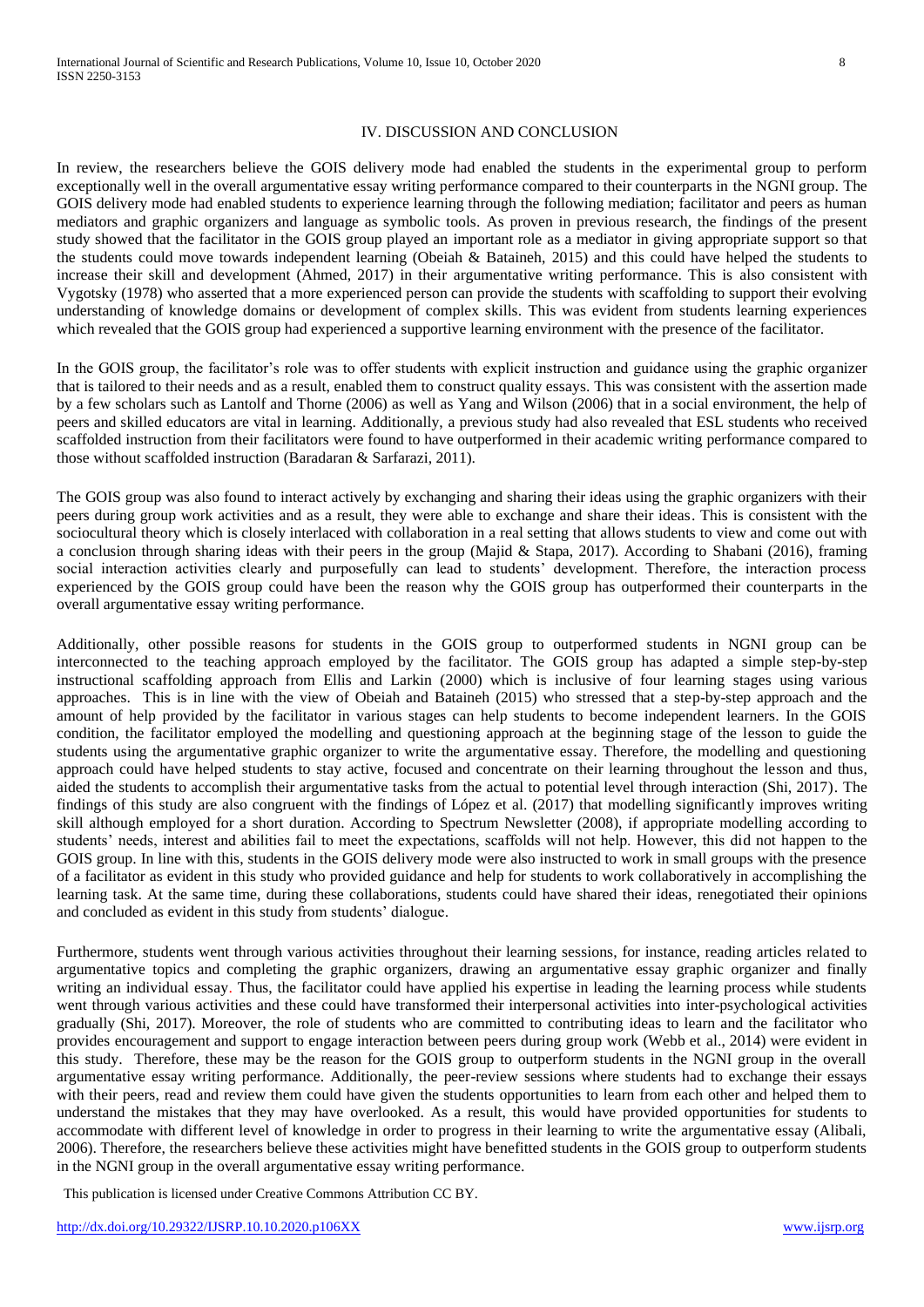International Journal of Scientific and Research Publications, Volume 10, Issue 10, October 2020 9 ISSN 2250-3153

In line with these reasons, the group work activity using the graphic organizers to accomplish the argumentative tasks might have guided the students to interact and develop their argumentative writing skills. The findings are constant with Gagne and Parks (2013) who claimed that interaction during group work is capable of fostering learning through shared scaffolding which enables students to accomplish a given task successfully. Finally, the researchers believe the GOIS group which is supported by the sociocultural theory had outperformed the NGNI group as it is strongly inspired by the sociocultural theory which emphasized on social interactions that take place in meaningful contexts (Vygotsky, 1978).

Though research on the effect of graphic organizers and instructional scaffolding on argumentative writing in the educational field has been extensive, it is still relatively unexplored among TESL undergraduates, especially in the local context. This is expected as the use of graphic organizers and instructional scaffolding has not been widely adopted in higher education institutions despite having strong theoretical support in the sociocultural learning theory. As such, this research can contribute significantly to a better understanding of the instructional strategy. As mentioned earlier, this study had adopted experimental research using a pre-test and post-test research design. However, it must be conceded that there are some limitations to the study. The treatment sessions were limited and future research increases the sessions to ensure that the effectiveness of the instructional scaffolding process is determined more accurately. In terms of quantitative data analysis, this study had used the 'Analysis of Covariance' (ANCOVA) to analyse the effect of graphic organizers and instructional scaffolding on the overall argumentative writing performance among TESL undergraduates. Future studies might want to use the ANCOVA to analyse the effect of graphic organizers and instructional scaffolding in different contexts. However, to yield rich and solid data that would be useful in revealing uniqueness among the two groups; GOIS and NGNI, a qualitative analysis should also be conducted to obtain an in-depth understanding of the nature of the interaction processes in the argumentative writing among the groups with the different conditions.

In sum, the present study had revealed that the GOIS delivery mode has effectively transformed students' learning to be better than the NGNI delivery mode, which is conventional and still dominates over other methods in disseminating knowledge among TESL undergraduates in the local context. The GOIS delivery mode has been proven to be able to engage students in their learning and also promote students' argumentative writing performance better than the lecture mode (NGNI). The GOIS delivery mode which comprised group work activities had also enabled students to develop competencies such as cooperative learning, cognitive strength and personal skills that are vital for undergraduates. These were possible with the presence of interaction and graphic organizers as facilitative tools as well as strong mediation skills on the part of the facilitator who was able to provide systematic instructional scaffolding during the learning process. The result contradicts the claim made earlier by Verenikina (2008) who was doubtful about the benefits of instructional scaffolding. In fact, the use of graphic organizers and instruction scaffolding had also proven to be a better approach compared to the presently used lecture method in this institution where the study was conducted.

However, the potentials of graphic organizers and instructional scaffolding to promote higher tertiary level students' argumentative writing performance compared to the lecture method have yet to be adequately proved. Thus, the evidence on which delivery mode is more superior in enhancing argumentative writing performance is still inconclusive and needs to be explored further. As far as this study is concerned, the GOIS group had outperformed the NGNI group in the overall argumentative essay writing performance. Further, this study has indicated that GOIS delivery method has stimulated and harnessed students' interactions and should be given consideration in the teaching and learning of argumentative writing tasks among TESL undergraduates. The research ends with a strong recommendation that the use of graphic organizers and instructional scaffolding in groups to cater to students' interaction process can become an ideal strategy to be adopted by academicians in the process of teaching argumentative writing among not only for TESL undergraduates but also for all other graduates in higher academic institutions as the benefits would definitely enhance students' writing skills which are crucial for future employment.

## ACKNOWLEDGEMENTS

The authors' deepest appreciation and credit go to all the TESL undergraduates who took part in the study. The authors truly appreciate their support and without their passionate participation and effort, this work could not have been possible.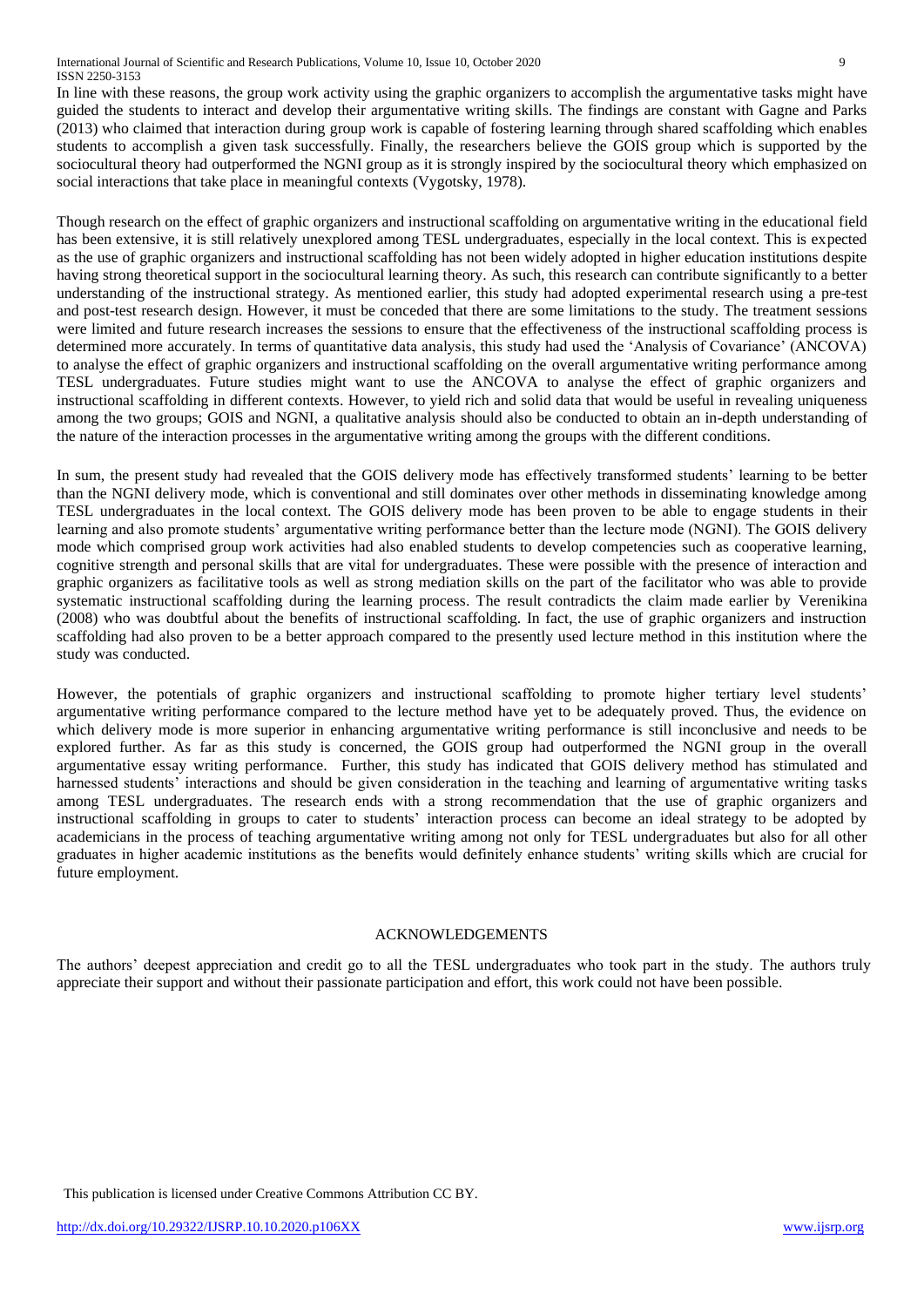#### **REFERENCES**

- [1] Abdul-Hafid Kamil, I. (2011). *Perceptions of Kuwaiti EFL student-teachers towards EFL writing, and methods of teaching and learning EFL writing.* (Unpublished doctoral dissertation). University of Exeter, UK. Retrieved fro[m https://core.ac.uk/download/pdf/12826627.pdf](https://core.ac.uk/download/pdf/12826627.pdf)
- [2] Ahmed, S. (2017). *Impact and implementation of sociocultural theory in ESL classroom* (Doctoral dissertation, BARC University). Retrieved from [http://dspace.bracu.ac.bd/xmlui/bitstream/handle/10361/9048/13303025\\_ENH.pdf?sequence=1&isAllowed=y](http://dspace.bracu.ac.bd/xmlui/bitstream/handle/10361/9048/13303025_ENH.pdf?sequence=1&isAllowed=y)
- [3] Alibali, M. (2006). *Does visual scaffolding facilitate students' mathematics learning? Evidence from early algebra*. Retrieved from <http://ies.ed.gov/funding/grantsearch/details.asp?ID=54>
- [4] Allenger, M. S. (2015). *Effects of teacher prompting techniques on the writing performance of Fourth and fifth graders.* Retrieved fromhttp://mds.marshall.edu/cgi/viewcontent.cgi?article=1947&context=etd
- [5] Baradaran, A., & Sarfarazi, B. (2011). The impact of scaffolding on the Iranian EFL learners' English academic writing. *Australian Journal of Basic and Applied Sciences*, *5*(12), 2265-2273. Retrieved fro[m http://ajbasweb.com/old/ajbas/2011/December-2011/2265-2273.pdf](http://ajbasweb.com/old/ajbas/2011/December-2011/2265-2273.pdf)
- [6] Berk, R. (2009). Teaching strategies for the next generation. *Transformative Dialogues: Teaching & Learning Journal, 3*(2), 1–24. Retrieved from [https://www.researchgate.net/publication/228346567\\_Teaching\\_strategies\\_for\\_the\\_net\\_generation](https://www.researchgate.net/publication/228346567_Teaching_strategies_for_the_net_generation)
- [7] Bipinchandra, J.S., Shah, P. M., Puteh, S. N., Din, R., Rahamat, R., & Aziz, J. A. (2014). User needs analysis in learning argumentative writing via mobile platform. *Procedia-Social and Behavioral Sciences*, *118*, 198-205. https://doi.org/10.1016/j.sbspro.2014.02.027
- [8] Bishop, A. E., Sawyer, M., Alber-Morgan, S.R., & Boggs, M. (2015). The Effects of a graphic organizer training package on the persuasive writing of middle school students with autism*. Education and Training in Autism and Developmental Disabilities, 50*(3), 290–302. Retrieved from [https://www.researchgate.net/publication/286880871\\_Effects\\_of\\_a\\_Graphic\\_Organizer\\_Training\\_Package\\_on\\_the\\_Persuasive\\_Writing\\_of\\_Middle\\_School\\_](https://www.researchgate.net/publication/286880871_Effects_of_a_Graphic_Organizer_Training_Package_on_the_Persuasive_Writing_of_Middle_School_Students_with_Autismmiller) [Students\\_with\\_Autismmiller](https://www.researchgate.net/publication/286880871_Effects_of_a_Graphic_Organizer_Training_Package_on_the_Persuasive_Writing_of_Middle_School_Students_with_Autismmiller)
- [9] Botley, S. P., & Hakim, F. (2014). Argument structure in learner writing: a corpus-based analysis using argument mapping. *Kajian Malaysia*, *32*(1), 45-77.
- [10] Budimlic, D. (2012). *Written feedback in English*. Retrieved from [https://brage.bibsys.no/xmlui/bitstream/handle/11250/2460792/ENGFREM\\_Damir%20Budimlic.pdf?sequence=1&isAllowed=ybacca](https://brage.bibsys.no/xmlui/bitstream/handle/11250/2460792/ENGFREM_Damir%20Budimlic.pdf?sequence=1&isAllowed=ybacca)
- [11] Cho, K.L., & Jonassen, D.H. (2002). The effects of argumentation scaffolds on argumentation and problem solving. *Educational Technology: Research & Development, 50*(3), 5-22. Retrieved fro[m https://pdfs.semanticscholar.org/e8d1/d969421ed0cf8c7461b0c6275e32171bf63a.pdf](https://pdfs.semanticscholar.org/e8d1/d969421ed0cf8c7461b0c6275e32171bf63a.pdf)
- [12] Chong, T.H., & Teng, Y.T. (2018). The Effects of Experiential Learning on Teaching Perception and Learning Approachesamong Public Relations Students. *SEARCH Journal of the South East Asia Research Centre for Communication and Humanities. 10*(1), 79-108. Retrieved from <http://search.taylors.edu.my/documents/journals/2018-10-1/SEARCH-2018-10-1-J4.pdf>
- [13] Chukwuagu, K. (2016). Effect of instructional scaffolding on academic achievement and interest of students' in chemistry in senior secondary schools in Mabitoli L.G.A. Retrieved from [https://www.academia.edu/32200026/Effect\\_of\\_Instructional\\_Scaffolding\\_on\\_Academic\\_Achievement\\_and\\_Interest\\_of\\_Students\\_in\\_Chemistry\\_in\\_Senior\\_Secondary\\_Schools\\_in\\_Mabitoli\\_L.G.A](https://www.academia.edu/32200026/Effect_of_Instructional_Scaffolding_on_Academic_Achievement_and_Interest_of_Students_in_Chemistry_in_Senior_Secondary_Schools_in_Mabitoli_L.G.A)
- [14] Cohen, L., Manion, L., & Morisson, K. (2007). *Research methods in education.* (6th ed.). New York, USA: Routledge. Retrieved from <https://islmblogblog.files.wordpress.com/2016/05/rme-edu-helpline-blogspot-com.pdf>
- [15] Dastjerdi, H. V., & Samian, S. H. (2011). Quality of Iranian EFL learners' argumentative essays: Cohesive devices in focus. *Mediterranean Journal of Social Sciences*, *2*(2), 65-76. 65-76. Retrieved from https://www.researchgate.net/publication/285001233\_Quality\_of\_Iranian\_EFL\_Learners'\_Argumentative\_Essays\_Cohesive\_Devices\_in\_Focus
- [16] De Rycker, A., & Ponnudurai, P. (2011). The effect of online reading on argumentative essay writing quality. *GEMA Online® Journal of Language Studies*, *11*(3). **Comparison in the contract of the contract of the contract of the contract of the contract of the contract of the contract of the contract of the contract of the contract of the contract of the contrac** [https://www.researchgate.net/publication/267832826\\_The\\_Effect\\_Of\\_Online\\_Reading\\_On\\_Argumentative\\_Essay\\_Writing\\_Quality](https://www.researchgate.net/publication/267832826_The_Effect_Of_Online_Reading_On_Argumentative_Essay_Writing_Quality)
- [17] Delrose, L.N. (2011). *Investigating the use of graphic organizers for writing.* (Master's thesis). Retrieved from [http://etd.lsu.edu/docs/available/etd-04122011](http://etd.lsu.edu/docs/available/etd-04122011%20182849/unrestricted/THESIS.pdf)  [182849/unrestricted/THESIS.pdf](http://etd.lsu.edu/docs/available/etd-04122011%20182849/unrestricted/THESIS.pdf)
- [18] Dexter, D.D., & Hughes, C. A. (2011). Graphic organizers and students with learning disabilities: a meta-analysis. *Learning Disability Quarterly, 34*(1), 51- 72.<https://doi.org/10.1177/073194871103400104vishop>
- [19] Ellis, E. S., & Larkin, M. J. (1998). Strategic instruction for adolescents with learning disabilities. *Learning about learning disabilities*, *2*, 585-656.
- [20] Ellis, R. (2000). Task-based research and language pedagogy. *Language Teaching Research, 4*(3), 193-220.
- [21] Fergus, D. (2009). *Scaffolding instruction and using graphic organizers for writing effective in-class summaries*. (Master's thesis). Retrieved from <http://search.proquest.com/openview/bd71d2c87c1a32911ba580799d4c9474/1?pq-origsite=gscholar&cbl=18750&diss=y>
- [22] French, S., & Kennedy, G. (2016). *Reassessing the value of university lectures.* Retrieved from [https://melbourne](https://melbourne-cshe.unimelb.edu.au/__data/assets/pdf_file/0004/2774389/Reassessing-the-Value-of-University-Lectures.pdf)[cshe.unimelb.edu.au/\\_\\_data/assets/pdf\\_file/0004/2774389/Reassessing-the-Value-of-University-Lectures.pdf](https://melbourne-cshe.unimelb.edu.au/__data/assets/pdf_file/0004/2774389/Reassessing-the-Value-of-University-Lectures.pdf)
- [23] Gagne, N., & Parks, S. (2013). Cooperative learning tasks in a grade 6 intensive ESL class: Role of scaffolding. *Language Teaching Research, 17*(2), 188- 209. https://doi.org/10.1177/1362168812460818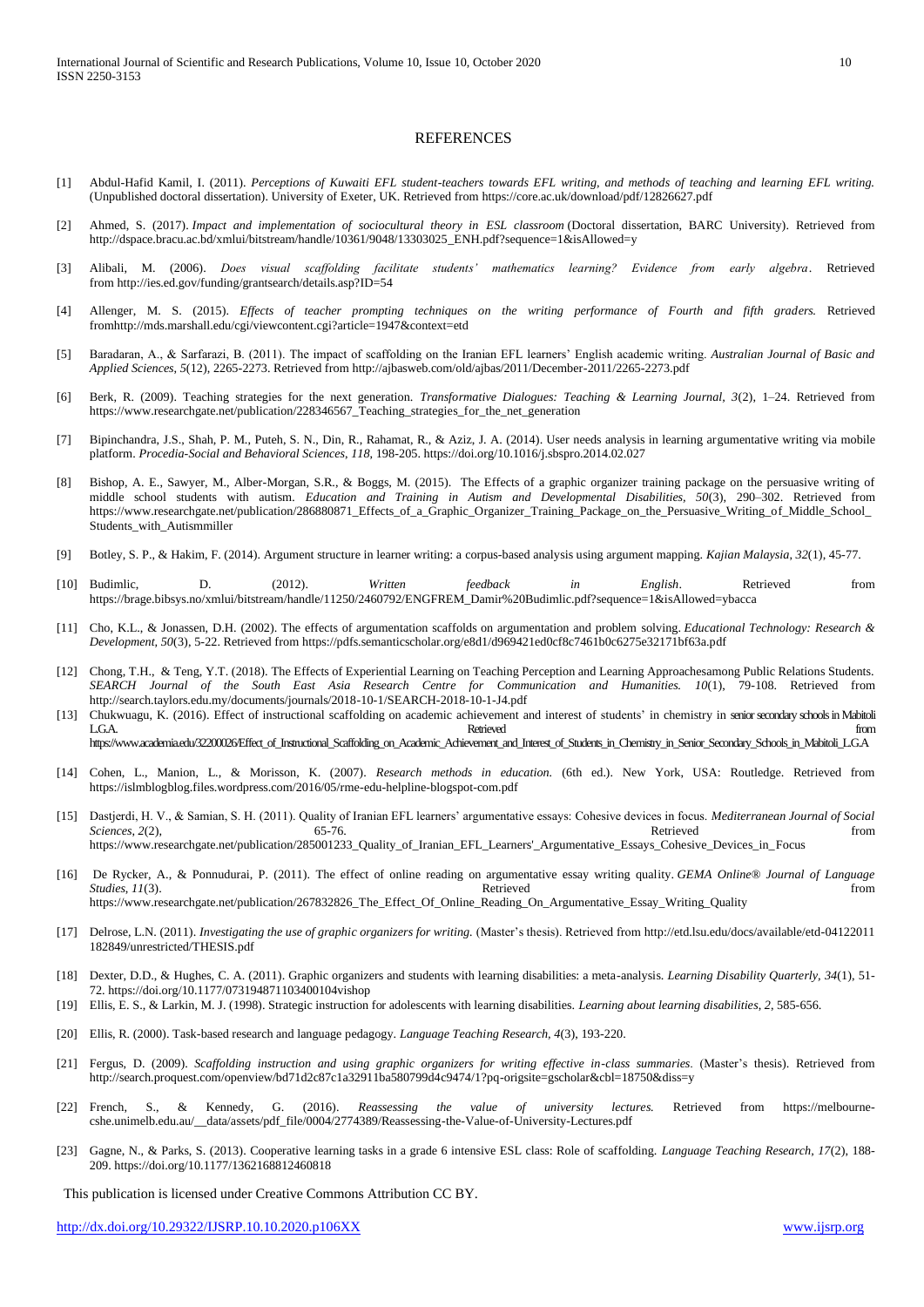International Journal of Scientific and Research Publications, Volume 10, Issue 10, October 2020 11 ISSN 2250-3153

- [24] Goh, P. S. C. (2008). Teaching practices that hinder the deep approaches to learning of twinning programme students in Malaysia: A qualitative perspective. *The Asia-Pacific Education Researcher*, *17*(1), 63-73. Retrieved from <https://pdfs.semanticscholar.org/072c/3b2d31314623012fa6bfbd2b074d085629fd.pdfjumaat>
- [25] Harvey, J. (2011). *A sociocultural- theory-based study of the impact of mediation during post-observation conferences on language teacher learning*. Retrieved from http://scholarcommons.usf.edu/etd/3727zulki
- [26] Hawkins, L. (2011). *The use of graphic organizers in supporting primary aged students in genre specific writing tasks.* (Master's thesis). Retrieved from https://digitalcommons.brockport.edu/ehd\_theses/17chuk
- [27] Hillocks, G. (2011). *Teaching argument writing, grades 6-12: Supporting claims with relevant evidence and clear reasoning*. Portsmouth, NH: Heinemann.botley
- [28] Huggins, E., & Edwards, R. (2011). Scaffolding to improve reading comprehension and to write a scholarly research paper. *International Journal of Humanities and Social Science. 1*(16), 30-36. Retrieved from [http://www.ijhssnet.com/journals/Vol\\_1\\_No\\_16\\_November\\_2011/4.pdf](http://www.ijhssnet.com/journals/Vol_1_No_16_November_2011/4.pdf)
- [29] Hussin, S. (2008). Creating a bigger ZPD for ESL learners via online forum in Malaysia. *College Teaching Methods & Styles Journal*, *4*(11), 1-10. doi:10.19030/ctms.v4i11.5575
- [30] Jonsson, A., & Svingby, G. (2007). The use of scoring rubrics: Reliability, Validity and Educational consequences. *Educational Research Review, 2*, 130– 144. doi:10.1016/j.edurev.2007.05.002
- [31] Jumaat, N. F., & Tasir, Z. (2014, April). Instructional scaffolding in online learning environment: A meta-analysis. In *2014 International Conference on Teaching and Learning in Computing and Engineering* (pp. 74-77). IEEE. <https://doi.org/10.1109/LaTiCE.2014.22>
- [32] Ka-kan-Dee, M., & Kaur, S. (2015). Teaching strategies used by Thai EFL lecturers to teach argumentative writing. *Procedia- Social and Behavioral Sciences, 208*, 143 -156. https://doi.org/10.1016/j.sbspro.2015.11.191
- [33] Kanestion, A., Singh, M. K. S., Shamsudin, S., Isam, H., Kaur, N., & Singh, G. P. (2016). Lexical verbs in Malaysian university English test argumentative essays: A corpus-based structural analysis. *International Review of Management and Marketing*, *6*(8S), 13-17. https://doi.org/10.15405/epsbs.2016.08.56ni
- [34] Kellogg, R. & Whiteford, A. (2009). Training advanced writing skills: The case for deliberate practice*. Educational Psychologist, 44*(4), 250-260. https://doi.org/10.1080/00461520903213600
- [35] Kelly, M. (2017). *Lectures in schools. Pros and cons.* Retrieved fro[m https://www.thoughtco.com/lecture-pros-and-cons-8037](https://www.thoughtco.com/lecture-pros-and-cons-8037)
- [36] Kepol, N. (2017). Quality Malaysian English language teachers: Examining a policy strategy. *Malaysian Journal of Learning and Instruction*, *14*(1), 187- 209. Retrieved fro[m https://files.eric.ed.gov/fulltext/EJ1150438.pdfgoh](https://files.eric.ed.gov/fulltext/EJ1150438.pdfgoh)
- [37] Kohler, P. (2009). Don't just tell me; Show me: Using graphic organizers effectively. *The Teaching Professor. Magna Publication, 23*(6), 1-8. Retrieved fro[m http://augmenting.me/cte/resources/newsletters\\_archive/TP090607.pdf](http://augmenting.me/cte/resources/newsletters_archive/TP090607.pdf)
- [38] Lancaster, Z. (2011). Interpersonal stance in L1 and L2 students' argumentative writing in economics: Implications for faculty development in WAC/WID programs. *Across the Disciplines*, *8*(4), 21. Retrieved from https://wac.colostate.edu/atd/ell/lancaster.cfm
- [39] Lantolf, J. P., & Thorne, S. L. (2006). *Sociocultural theory and the genesis of second language development.* Oxford, UK: Oxford University Press.
- [40] Lap, T. Q., & Truc, N. T. (2014). Enhancing Vietnamese learners' ability in writing argumentative essays. *The Journal of Asia TEFL, 11*(2), 63-91.
- [41] Larkin, M. (2002). *Using Scaffolded Instruction to Optimize Learning.* Retrieved from https://files.eric.ed.gov/fulltext/ED474301.pdf
- [42] Lee, C. C., & Tan S. C. (2010). Scaffolding writing using feedback in students' graphic organizers novice writers' relevance of ideas and cognitive loads. *Educational Media International, 47*(2), 135-152.
- [43] Lee, C.C. (2007). Graphic organisers as scaffolding for students' revision in the pre-writing stage. In *ICT: Providing choices for learners and learning. Proceedings ascilite Singapore 2007*. Retrieved from http://www.ascilite.org.au/conferences/singapore07/procs/lee-cc.pdf
- [44] López, P., Torrance, M., Rijlaarsdam, G., & Fidalgo, R. (2017). Effects of direct instruction and strategy modeling on upper-primary students' writing development. *Frontiers in psychology*, *8*, 1054. <https://doi.org/10.3389/fpsyg.2017.01054>
- [45] Mahmudah, I. (2016). Using graphic organizers to improve the writing skill of IX grade students of SMPN 9 Yogyakarta in the academic year of 2014/2015. *English Language Teaching Journal*, *5*(3). Retrieved fro[m http://journal.student.uny.ac.id/ojs/index.php/elt/article/view/3021/2700](http://journal.student.uny.ac.id/ojs/index.php/elt/article/view/3021/2700)
- [46] Majid, A. H. A., & Stapa, S. H. (2017). The use of scaffolding technique via facebook in improving descriptive writing among ESL learners. *3L: Language, Linguistics, Literature®*, *23*(4), 77-88[. https://doi.org/10.17576/3L-2017-2304-07](https://doi.org/10.17576/3L-2017-2304-07)
- [47] Malaysia Today. (November, 2005). *Malaysia has 60,000 graduates unemployed*. Retrieved from http://www.malaysia-today.net/Blog-e/2005/11/malaysiahas-60000- undergraduates.htm
- [48] Mann, S. (2009). *Students. Why do 60% of students find their lectures boring?* Retrieved from <https://www.theguardian.com/education/2009/may/12/university-teaching>
- [49] Meera, P., & Aiswarya, K. (2014). A study on the effectiveness of graphic organizers in the writing skill of English among secondary school students. *Scholars World, 2*(4), 72-82.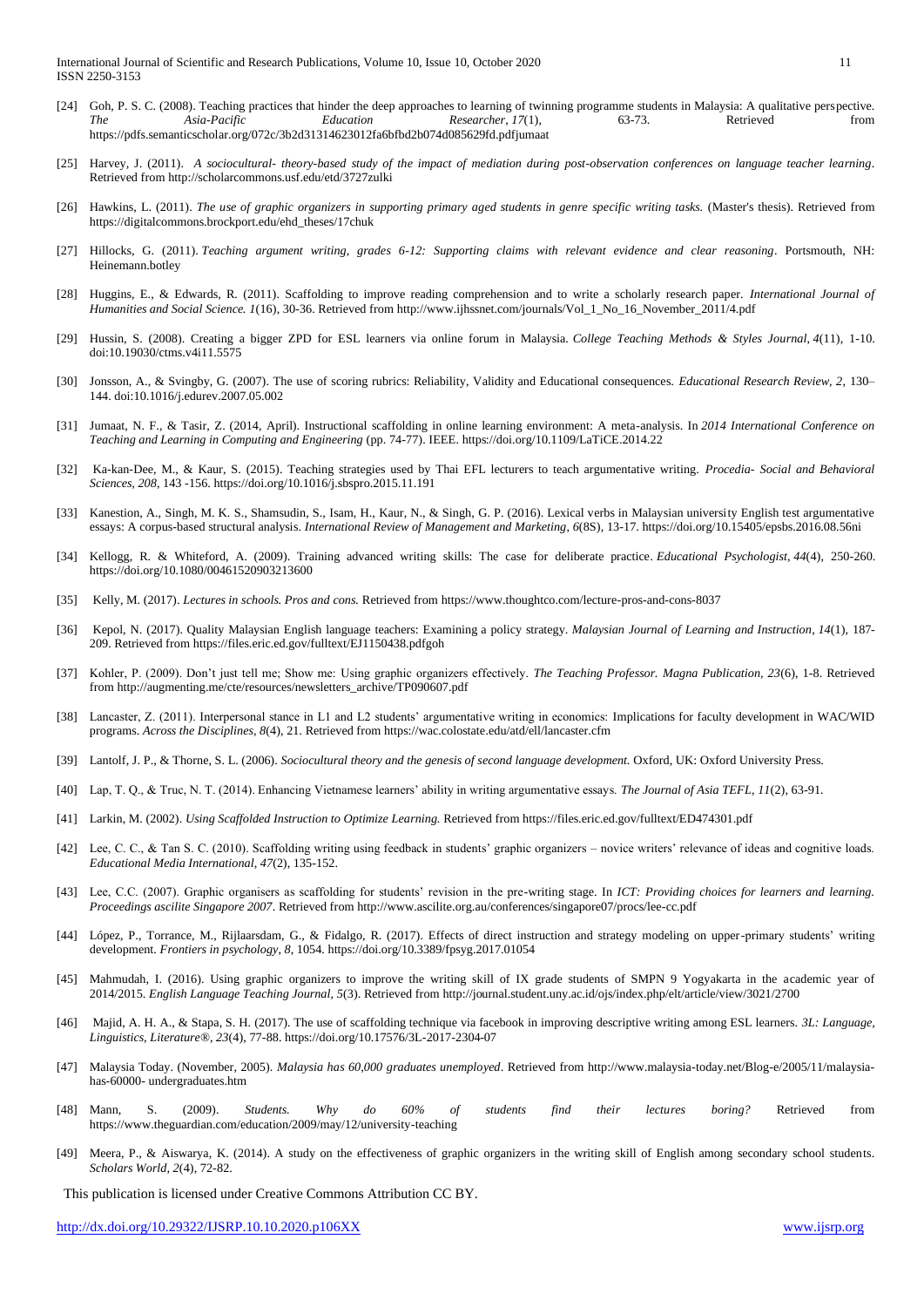- [50] Mercer, N. (2008). Talk and development of reasoning and understanding. *Human Development, 51,* 90-100[. https://doi.org/10.1159/000113158](https://doi.org/10.1159/000113158)
- [51] Miller, S.A. (2011). *Using graphic organizers to increase writing performance.* (Master's thesis). Retrieved from [http://dspace.sunyconnect.suny.edu/bitstream/handle/1951/57455/Stephanie\\_Miller\\_Maters\\_Project\\_December2011.pdf?sequence=1](http://dspace.sunyconnect.suny.edu/bitstream/handle/1951/57455/Stephanie_Miller_Maters_Project_December2011.pdf?sequence=1)
- [52] Mohamed, N. (2016). Use of conjunctions in argumentative essay by ESL undergraduates. e-*Academia Journal UiTMT, 5*(1), 1–13. Retrieved from <https://journale-academiauitmt.uitm.edu.my/v2/images/vol5issue12016/PID13-TheUseofConjunctionsinArgumentativeEssaybyESLUndergraduates.pdf>
- [53] Muftah, H. (2014). Conjunctions in argumentative writing of Libyan tertiary students*. English Language Teaching, 7*(3), p.108. doi:10.5539/elt.v7n3p108
- [54] Muniandy, J., & Ram, R. (2011). *A guide to easy essay writing*. Subang Jaya, Kuala Lumpur: Pelanduk Publications (M) Sdn. Bhd.
- [55] National Evaluation and Technical Assistance Center for the Education of Children and Youth Who Are Neglected, Delinquent, or At-Risk (NDTAC). (2006). *A brief guide to selecting and using pre-post assessments.* Retrieved from http://www.neglected-delinquent. org/nd/docs/guide\_prepost.pdf.st
- [56] Nippold, M. A., & Ward-Lonergan, J. M. (2010). Argumentative writing in pre-adolescents: The role of verbal reasoning. *Child Language Teaching and Therapy, 26*(3), 238-248[. https://doi.org/10.1177/0265659009349979](https://doi.org/10.1177/0265659009349979)
- [57] Noor, M. (2014). *Dialogue, new media and children's intellectual development: Re-thinking Malaysian teaching and learning approaches*. (Doctoral dissertation). Retrieved from<https://uhra.herts.ac.uk/handle/2299/14953>
- [58] Nussbaum. E.M. & Schraw, G. (2007). Promoting argument-counterargument integration in students' writing. *The Journal of Experimental Education, 76(1).* <https://doi.org/10.3200/JEXE.76.1.59-92>
- [59] Obeiah, S. F., & Bataineh, R. F. (2015). Does scaffolding-based instruction improve writing performance? The case of Jordanian EFL learners. *Lublin Studies in Modern Languages and Literature*, *39*(2), 106. <https://doi.org/10.17951/lsmll.2015.39.2.106l>
- [60] Ponnudurai, P. (2011). Impact of ICT on argumentative content and vocabulary usage. In *International Conference "ICT for Language Learning.*" (4<sup>th</sup> ed.). Retrieved fro[m http://citeseerx.ist.psu.edu/viewdoc/download?doi=10.1.1.468.9898&rep=rep1&type=pdf](http://citeseerx.ist.psu.edu/viewdoc/download?doi=10.1.1.468.9898&rep=rep1&type=pdf)
- [61] Qian, L. (2010). *A comparative genre analysis of English argumentative essays written by English major and non-English major students in an EFL context.* (Master's thesis). Retrieved from<http://sutir.sut.ac.th:8080/sutir/bitstream/123456789/3730/2/Fulltext.pdf>
- [62] Qin, J. & Karabacak, E. (2010). The analysis of Toulmin elements in Chinese EFL university argumentative writing. *System, 38*(3*),* 444-456. <https://doi.org/10.1016/j.system.2010.06.012>
- [63] Rahimi, M., & Noroozisiam, E. (2013). The effect of strategies-based instruction on the improvement of EFL learners' writing quality: A sociocultural approach. *Sage Open*, *3*(2)[. https://doi.org/10.1177/2158244013494222](https://doi.org/10.1177/2158244013494222)
- [64] Sahin, C., Bullock, K, & Stables, A. (2002). Teachers' beliefs and practices in relation to their beliefs about questioning at key stage 2. *Educational Studies, 28*(4), 371-384[. https://doi.org/10.1080/0305569022000042390a](https://doi.org/10.1080/0305569022000042390a)
- [65] Saito, S. (2010). *An analysis of argumentative essays of Thai third-year English major instructed by the integrated process-genre approach.* (Unpublished thesis). Srinakharinwirot University, Bangkok. Retrieved fro[m http://thesis.swu.ac.th/swuthesis/Eng\(M.A.\)/Siwaporn\\_S.pdf](http://thesis.swu.ac.th/swuthesis/Eng(M.A.)/Siwaporn_S.pdf)
- [66] Shabani, K. (2016). Applications of Vygotsky's sociocultural approach for teachers' professional development. *Cogent education*, *3*(1). <http://dx.doi.org/10.1080/2331186X.2016.1252177>
- [67] Sharrock, T. (2008). *Effect of graphic organizers on students' writing*. Action research. Kennesaw State University. Retrieved from [https://commons.kennesaw.edu/gpc/sites/commons.kennesaw.edu.gpc/files/Paper%20Sharock\\_0.pdf](https://commons.kennesaw.edu/gpc/sites/commons.kennesaw.edu.gpc/files/Paper%20Sharock_0.pdf)
- [68] Shi, H. (2017). The theoretical interpretation of EFL teacher's professional development from the perspective of sociocultural theory. *Theory and Practice in Language Studies*, *7*(11), 1059-1064. <http://dx.doi.org/10.17507/tpls.0711.14>
- [69] Spawa, C.M.C. & Hassan, F. (2013). "I doesn't know English": Beliefs and practices in the teaching of speaking in ESL classroom. *Pertanika J. Soc. Sci. & Hum. 21*(2), 449–460. Retrieved fro[m http://pertanika.upm.edu.my/Pertanika%20PAPERS/JSS...moha](http://pertanika.upm.edu.my/Pertanika%20PAPERS/JSS...moha)
- [70] Spectrum Newsletter. (Fall 2008). Instructional scaffolding to improve learning. Retrieved from <https://niu.edu/spectrum/archives/scaffolding.shtml>
- [71] Stapleton, P., & Wu, Y. A. (2015). Assessing the quality of arguments in students' persuasive writing: A case study analysing the relationship between surface structure and substance. *Journal of English for Academic Purposes, 17*, 12-23. <http://dx.doi.org/10.1016/j.jeap.2014.11.006>
- [72] Tayib, A.M. (2015). The effect of using graphic organizers on writing (A case study of preparatory college students at Umm-Al-Qura University). *International Journal of English Language and Linguistics Research, 3(1),* 15-36. Retrieved fro[m http://www.eajournals.org/wp-content/uploads/The-Effect](http://www.eajournals.org/wp-content/uploads/The-Effect-of-Using-Graphic-Organizers-on-Writing.pdf)[of-Using-Graphic-Organizers-on-Writing.pdf](http://www.eajournals.org/wp-content/uploads/The-Effect-of-Using-Graphic-Organizers-on-Writing.pdf)
- [73] Thompson, V. (2017). What a student learns from writing an argumentative essay. Retrieved from [http://penandthepad.com/student-learns-writing](http://penandthepad.com/student-learns-writing-argumentative-essay-2088.html)[argumentative-essay-2088.html](http://penandthepad.com/student-learns-writing-argumentative-essay-2088.html)
- [74] Tucker, P. D., & Strorage, J. H. (2005). *Linking teacher evaluation and student learning*. Alexandria, Virginia: Association for Supervision and Curriculum Development.
- [75] Uzun,K.(2017).The use of conjunctions and its relationship with argumentative writing performance in an EFL setting. *TheJournalofTeachingEnglishforSpecificand AcademicPurposes.Vol. 5*(2), pp.307-315. DOI: 10.22190/JTESAP1702307Uhillocks